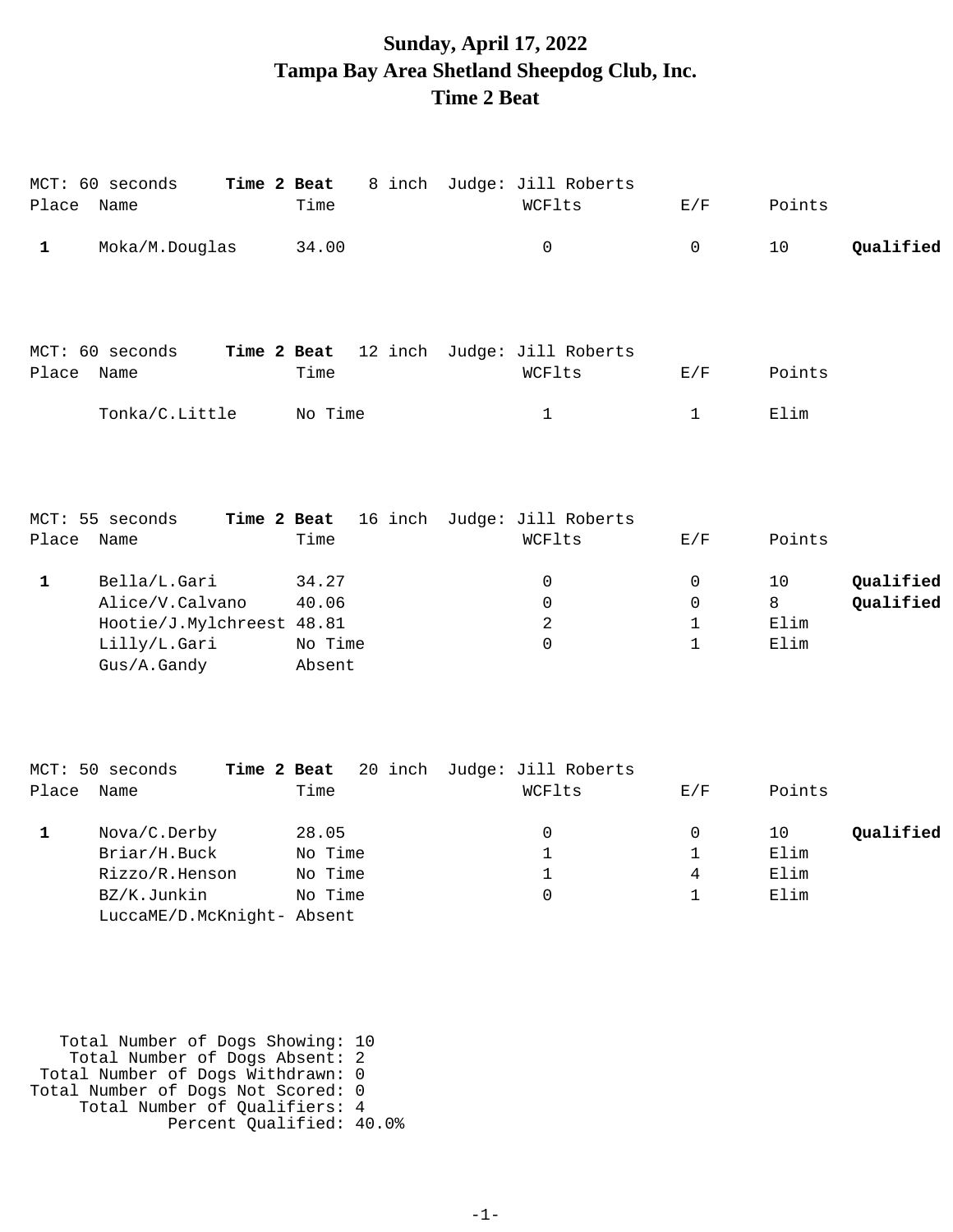| Place        | MCT: 60 seconds<br>Name                                            | Time 2 Beat Pref<br>Time | 4 inch Judge: Jill Roberts<br>WCFlts                   | E/F                         | Points       |           |
|--------------|--------------------------------------------------------------------|--------------------------|--------------------------------------------------------|-----------------------------|--------------|-----------|
|              | Maddie/M.Rulli                                                     | Absent                   |                                                        |                             |              |           |
| Place Name   | MCT: 60 seconds                                                    | Time 2 Beat Pref<br>Time | 8 inch Judge: Jill Roberts<br>WCFlts                   | E/F                         | Points       |           |
| $\mathbf{1}$ | Gauge/L.Glick<br>Spike/S.Scott                                     | 40.74<br>No Time         | 0<br>3                                                 | 0<br>2                      | 10<br>Elim   | Qualified |
| Place        | MCT: 60 seconds<br>Name                                            | Time                     | Time 2 Beat Pref 12 inch Judge: Jill Roberts<br>WCFlts | E/F                         | Points       |           |
|              | Victoria/M.Hissam<br>Darth/L.Fain-Schult No Time<br>Flurry/K.Lucey | No Time<br>Absent        | $\overline{a}$<br>$\mathbf{1}$                         | $\mathbf 1$<br>$\mathbf{1}$ | Elim<br>Elim |           |
| Place Name   | MCT: 55 seconds                                                    | Time 2 Beat Pref<br>Time | 16 inch Judge: Jill Roberts<br>WCFlts                  | E/F                         | Points       |           |
| $\mathbf{1}$ | Reach/B.Disney<br>Axl Rose/J.O'Neill<br>Finn/B.Mapes               | 32.36<br>No Time<br>AJC  | 0<br>1                                                 | 0<br>2                      | 10<br>Elim   | Qualified |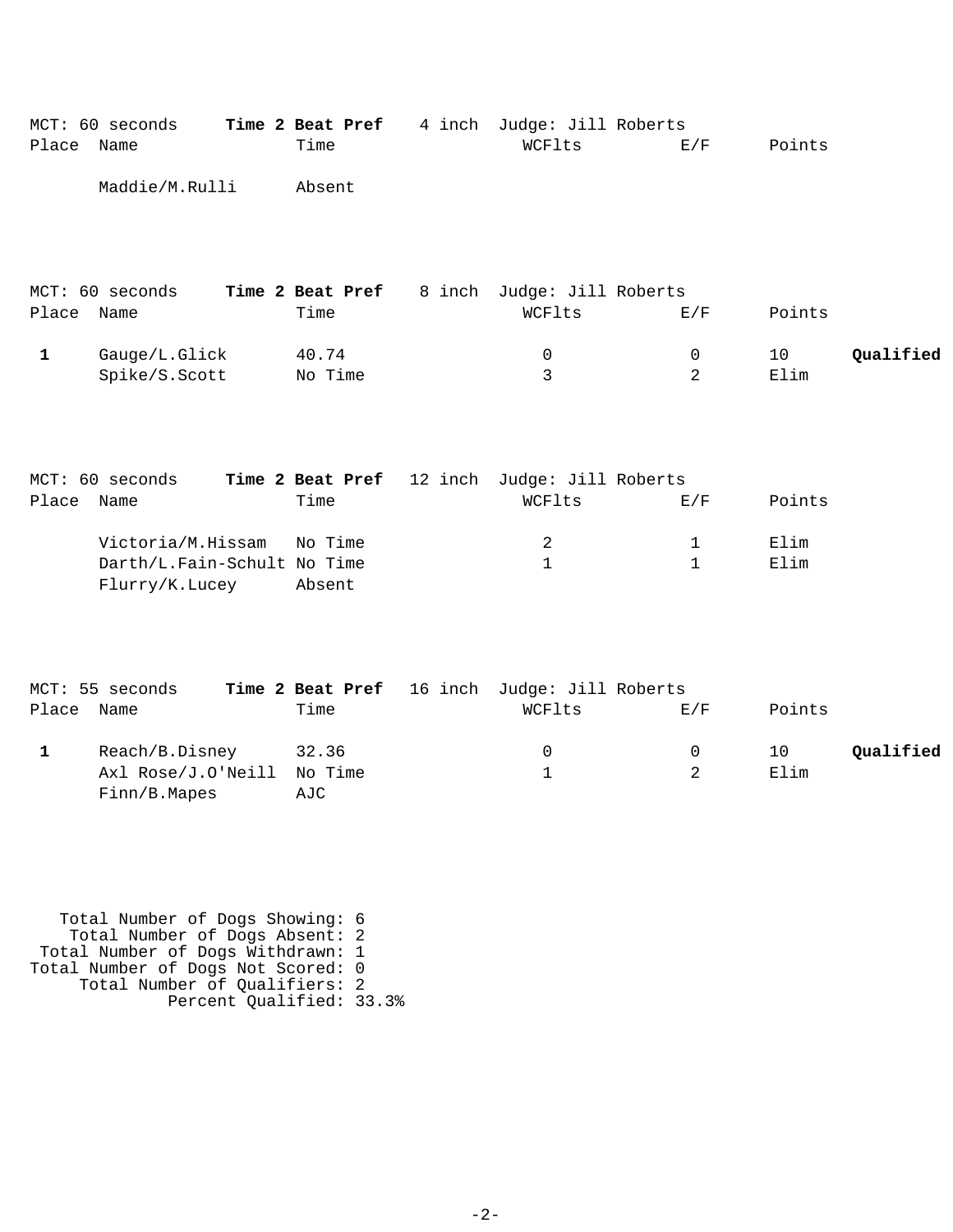# **Sunday, April 17, 2022 Tampa Bay Area Shetland Sheepdog Club, Inc. Premier JWW**

|                         | Premier JWW<br>MCT: 50 seconds |             |         |                             | 8 inch Judge: Jill Roberts |              |             |             |           |  |  |
|-------------------------|--------------------------------|-------------|---------|-----------------------------|----------------------------|--------------|-------------|-------------|-----------|--|--|
| Place                   | Name                           | Time        |         |                             | RFlts WCFlts E/F           |              | Score Top25 |             |           |  |  |
| $\mathbf 1$             | Moka/M.Douglas                 | 38.80       |         | 0                           | 0                          | 0            | 100         | Yes         | Qualified |  |  |
| $\overline{\mathbf{2}}$ | Rhythm/K.Loman Chio 49.04      |             |         | $\mathbf 0$                 | $\Omega$                   | $\Omega$     | 100         |             | Qualified |  |  |
|                         | MCT: 48 seconds                | Premier JWW |         | 12 inch Judge: Jill Roberts |                            |              |             |             |           |  |  |
| Place                   | Name                           | Time        |         |                             | RFlts WCFlts E/F           |              | Score Top25 |             |           |  |  |
|                         | Lolo/D.Hartzell                | 34.92       |         | $\mathbf{1}$                | $\mathbf 1$                | $\mathbf{1}$ | Elim        |             |           |  |  |
|                         | Biscuit/J.Routh                | 46.62       |         | $\mathbf{1}$                | $\mathbf{1}$               | $\Omega$     | Elim        |             |           |  |  |
|                         | MCT: 45 seconds<br>Premier JWW |             |         | 16 inch Judge: Jill Roberts |                            |              |             |             |           |  |  |
| Place                   | Name                           | Time        |         |                             | RFlts WCFlts E/F           |              |             | Score Top25 |           |  |  |
| $\mathbf{1}$            | Senna/E.Barshack               | 34.33       |         | 0                           | 0                          | 0            | 100         | Yes         | Qualified |  |  |
|                         | Daisy/M.Panzeri                | 37.17       |         | $\Omega$                    | $\mathbf{1}$               | 1            | Elim        |             |           |  |  |
|                         | Hootie/J.Mylchreest No Time    |             |         | $\Omega$                    | $\mathfrak{D}$             | $\mathbf{1}$ | Elim        |             |           |  |  |
|                         | Gus/A.Gandy                    | Absent      |         |                             |                            |              |             |             |           |  |  |
|                         |                                |             |         |                             |                            |              |             |             |           |  |  |
|                         | MCT: 42 seconds<br>Premier JWW |             | 20 inch |                             | Judge: Jill Roberts        |              |             |             |           |  |  |
| Place                   | Name                           | Time        |         | RFlts                       | WCFlts E/F                 |              | Score       | Top25       |           |  |  |

| Utah/H.Broadbent 32.04 |  |  | 0 0 0 100 Yes | Qualified |
|------------------------|--|--|---------------|-----------|
| Nova/C.Derby 36.87     |  |  |               |           |

| Total Number of Dogs Showing: 9    |  |
|------------------------------------|--|
| Total Number of Dogs Absent: 1     |  |
| Total Number of Dogs Withdrawn: 0  |  |
| Total Number of Dogs Not Scored: 0 |  |
| Total Number of Oualifiers: 4      |  |
| Percent Qualified: 44.4%           |  |
|                                    |  |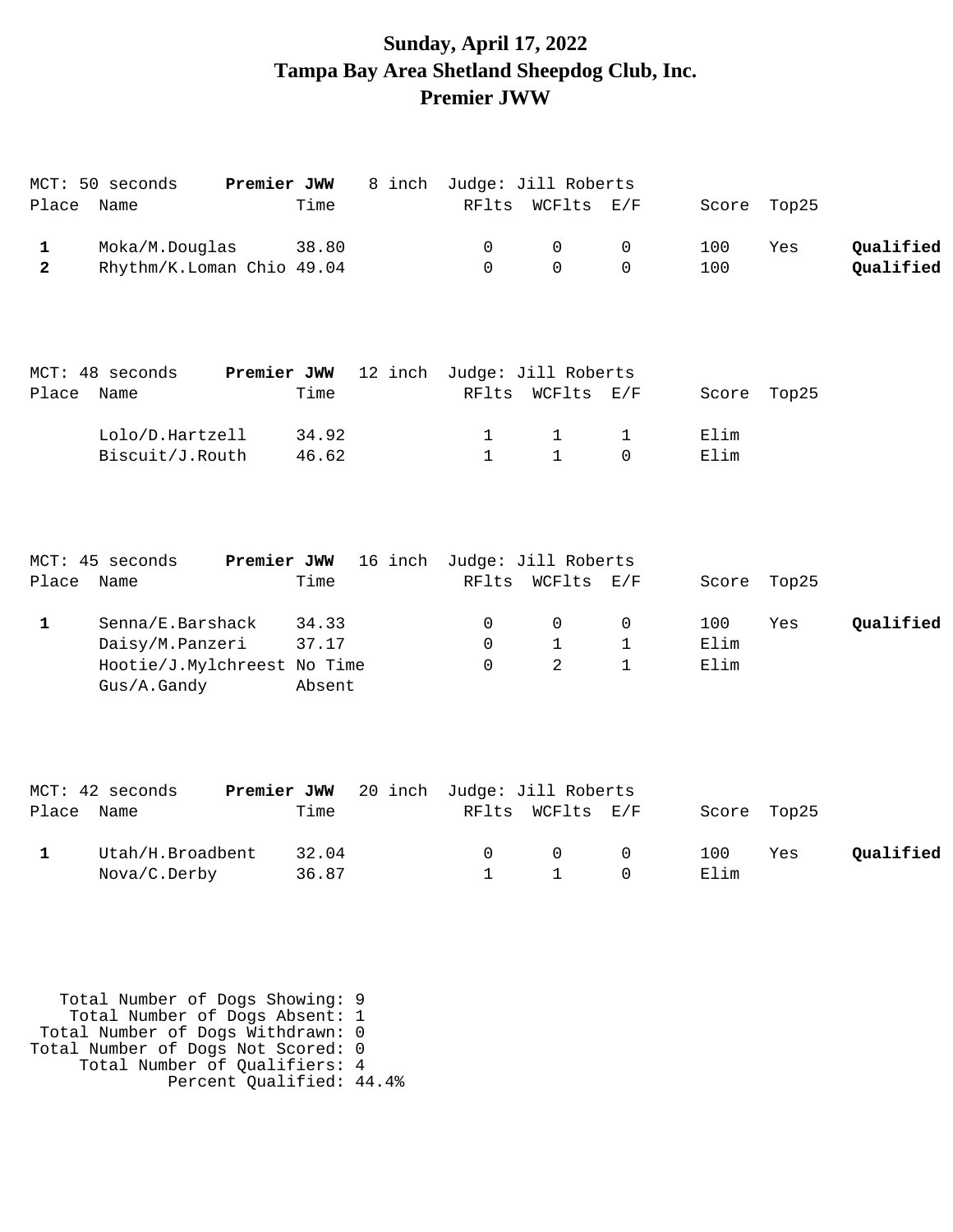|       | MCT: 50 seconds                | <b>Premier JWW Pref</b> 12 inch Judge: Jill Roberts |  |                       |             |  |
|-------|--------------------------------|-----------------------------------------------------|--|-----------------------|-------------|--|
| Place | Name                           | Time                                                |  | RFlts WCFlts E/F      | Score Top25 |  |
|       | Vera/A.Gandy<br>Blue/P.McBride | 45.50<br>Absent                                     |  | $0 \qquad 0 \qquad 1$ | Elim        |  |

|            | MCT: 47 seconds | <b>Premier JWW Pref</b> 16 inch Judge: Jill Roberts |   |                  |                                 |             |  |
|------------|-----------------|-----------------------------------------------------|---|------------------|---------------------------------|-------------|--|
| Place Name |                 | Time                                                |   | RFlts WCFlts E/F |                                 | Score Top25 |  |
|            | Zeke/R.Henson   | 43.19                                               | 2 |                  | $\begin{matrix}0&1\end{matrix}$ | Elim        |  |
|            | Finn/B.Mapes    | AJC                                                 |   |                  |                                 |             |  |

| Total Number of Dogs Showing: 2    |  |
|------------------------------------|--|
| Total Number of Dogs Absent: 1     |  |
| Total Number of Dogs Withdrawn: 1  |  |
| Total Number of Dogs Not Scored: 0 |  |
| Total Number of Qualifiers: 0      |  |
| Percent Qualified: 0.0%            |  |
|                                    |  |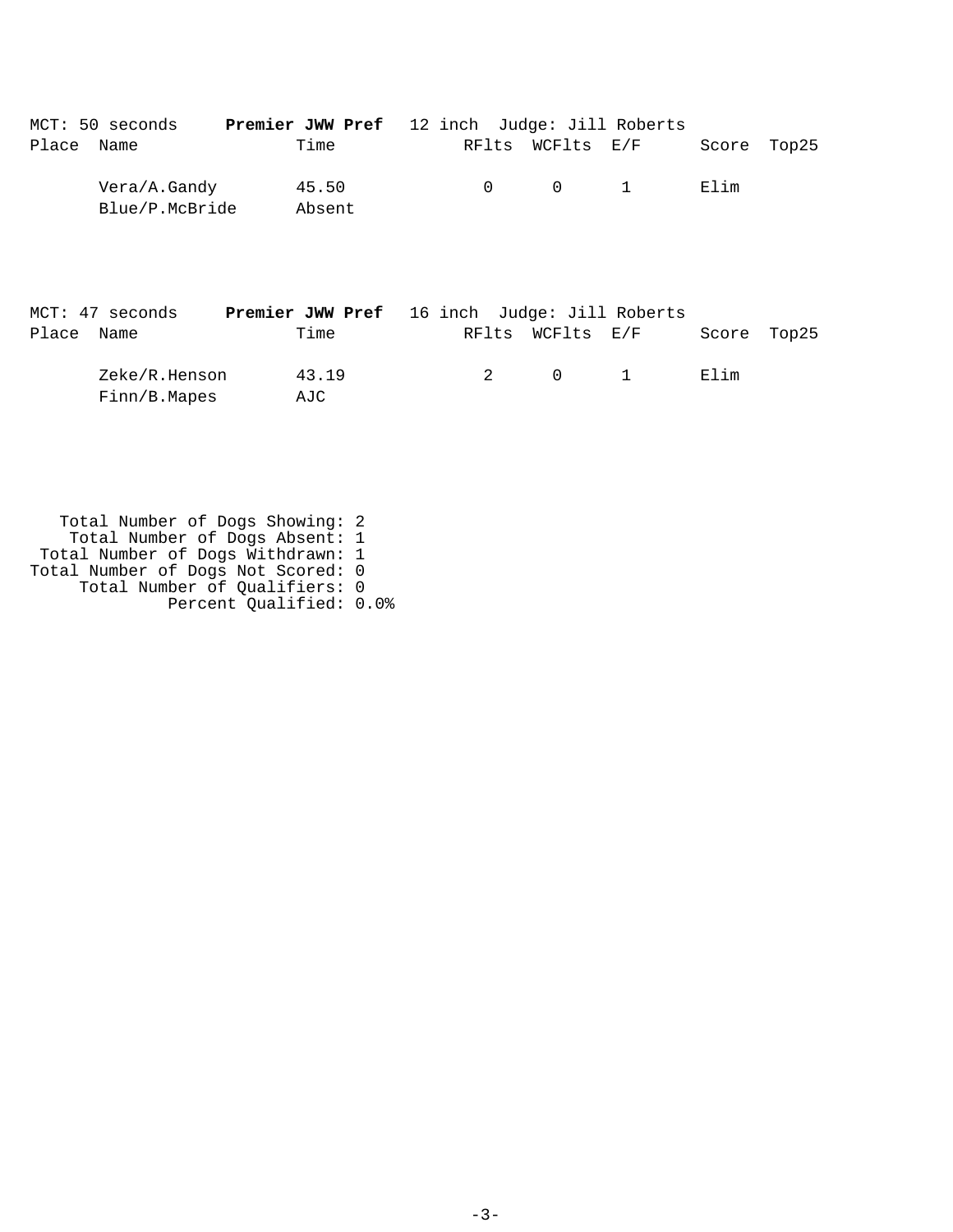### **Sunday, April 17, 2022 Tampa Bay Area Shetland Sheepdog Club, Inc. Master/Excellent JWW**

Distance: 152 yards SCT: 47 seconds **Excellent** 12 inch Judge: Jill Roberts Place Name Time TFlts RFlts WCFlts TblFlts E/F Score

|              | Neo/J.Schlueter<br>Pistol/G.Harrell                                                                                                                                                                      | 36.70<br>42.01  | $\mathsf{O}$<br>$\Omega$ | $\mathbf{1}$<br>$\mathbf{1}$ | 0<br>$\overline{2}$                  | 0<br>$\Omega$        | 0<br>$\Omega$               | Elim<br>Elim |                        |
|--------------|----------------------------------------------------------------------------------------------------------------------------------------------------------------------------------------------------------|-----------------|--------------------------|------------------------------|--------------------------------------|----------------------|-----------------------------|--------------|------------------------|
| Place Name   | Distance: 156 yards SCT: 45 seconds <b>Excellent</b> 16 inch Judge: Jill Roberts                                                                                                                         | Time            |                          |                              | TFlts RFlts WCFlts TblFlts E/F       |                      |                             | Score        |                        |
|              | Lilly/L.Gari<br>Poppy/F.Calci                                                                                                                                                                            | 32.97<br>Absent | $\mathbf 0$              | $1 \quad \blacksquare$       | $1 \quad \blacksquare$               | $\mathsf{O}$         | $\mathbf{1}$                | Elim         |                        |
| Place Name   | Distance: 160 yards SCT: 43 seconds Excellent                                                                                                                                                            | Time            |                          |                              | TFlts RFlts WCFlts TblFlts E/F       |                      | 20 inch Judge: Jill Roberts | Score        |                        |
|              | Rizzo/R.Henson                                                                                                                                                                                           | 36.56           | $\mathsf{O}$             | 2                            | $\mathsf{O}$                         | $\mathsf{O}$         | 2                           | Elim         |                        |
|              | Total Number of Dogs Showing: 4<br>Total Number of Dogs Absent: 1<br>Total Number of Dogs Withdrawn: 0<br>Total Number of Dogs Not Scored: 0<br>Total Number of Qualifiers: 0<br>Percent Qualified: 0.0% |                 |                          |                              |                                      |                      |                             |              |                        |
| Place        | Distance: 152 yards SCT: 50 seconds<br>Name                                                                                                                                                              | Time            |                          | Master                       | 8 inch<br>TFlts RFlts WCFlts TblFlts |                      | Judge: Jill Roberts<br>E/F  | Score        |                        |
| $\mathbf{1}$ | Buff/S.Michaels                                                                                                                                                                                          | 32.41           | 0                        | 0                            | 0                                    | 0                    | 0                           | 100          | Qualified              |
| 2<br>3       | Moka/M.Douglas<br>Rhythm/K.Loman Chio 46.72                                                                                                                                                              | 36.18           | 0<br>0                   | 0<br>$\Omega$                | $\mathbf 0$<br>0                     | $\Omega$<br>$\Omega$ | 0<br>0                      | 100<br>100   | Qualified<br>Qualified |
|              | Kenna/K.Short                                                                                                                                                                                            | 46.23           | 0                        | $\mathbf{1}$                 | 0                                    | 0                    | $\mathbf 0$                 | Elim         |                        |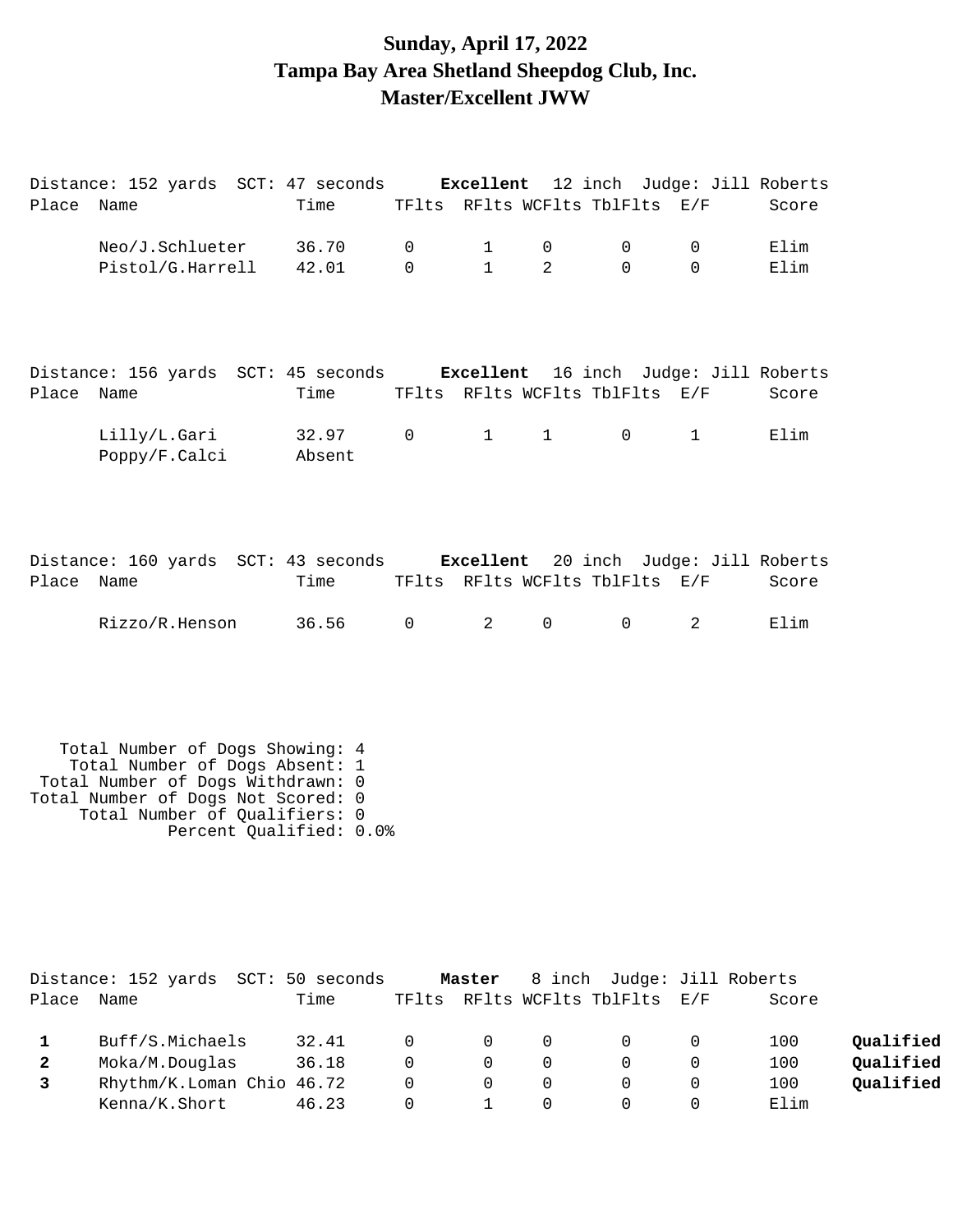| Ariel/G.Harrell            | 43.78  |        |              |  | Elim |
|----------------------------|--------|--------|--------------|--|------|
| Ziggy/P.Nichols (OH 48.69) |        | $\cup$ | $\mathbf{1}$ |  | Elim |
| Bindi/R.Stille             | 39.25  |        | 2            |  | Elim |
| Willa/B.Jameson            | Absent |        |              |  |      |

|              | Distance: 152 yards | SCT: 47 seconds |       | Master   | 12 inch |                      |     | Judge: Jill Roberts |           |
|--------------|---------------------|-----------------|-------|----------|---------|----------------------|-----|---------------------|-----------|
| Place        | Name                | Time            | TFlts |          |         | RFlts WCFlts TblFlts | E/F | Score               |           |
|              | Edge/S.Michaels     | 29.05           | 0     | $\Omega$ |         |                      |     | 100                 | Qualified |
| $\mathbf{2}$ | Blaze/S.Michaels    | 31.58           | 0     | 0        |         |                      |     | 100                 | Qualified |
| 3            | Luke/F.Salvas       | 38.89           | 0     | $\Omega$ |         |                      |     | 100                 | Qualified |
|              | Jake/F.Salvas       | 37.58           | 0     |          |         |                      |     | Elim                |           |
|              | Lolo/D.Hartzell     | 28.23           | 0     | 0        |         |                      |     | Elim                |           |
|              | Biscuit/J.Routh     | 36.13           | 0     | 0        | 2       |                      |     | Elim                |           |

|              | Distance: 156 yards       | SCT: 45 seconds |             | Master   | 16 inch |                      |          | Judge: Jill Roberts |           |
|--------------|---------------------------|-----------------|-------------|----------|---------|----------------------|----------|---------------------|-----------|
| Place        | Name                      | Time            | TFlts       |          |         | RFlts WCFlts TblFlts | E/F      | Score               |           |
|              | Bella/L.Gari              | 28.28           | $\Omega$    | $\Omega$ | 0       | 0                    | 0        | 100                 | Oualified |
| $\mathbf{2}$ | Senna/E.Barshack          | 30.32           |             | $\Omega$ | 0       | 0                    | 0        | 100                 | Qualified |
| 3            | Daisy/M.Panzeri           | 31.36           | $\Omega$    | $\Omega$ | 0       | $\Omega$             | 0        | 100                 | Qualified |
| 4            | Cash/J.Schlueter          | 40.07           | $\mathbf 0$ | 0        | 0       | 0                    | 0        | 100                 | Qualified |
|              | Envy/F.Krueger            | 39.20           | $\Omega$    |          | 0       | 0                    | 0        | Elim                |           |
|              | Epic/J.Lipsio             | 54.87           | 27          |          | 0       | 0                    | 0        | Elim                |           |
|              | Alice/V.Calvano           | 42.40           | $\Omega$    |          | 0       | $\Omega$             | $\Omega$ | Elim                |           |
|              | Tyler/L.Coleman           | 36.75           | $\Omega$    |          | 0       | $\Omega$             |          | Elim                |           |
|              | Pippin/A.Davis-Crai 31.93 |                 | $\mathbf 0$ | 0        |         | 0                    | 0        | Elim                |           |
|              | Hootie/J.Mylchreest 37.82 |                 | $\Omega$    |          |         | $\Omega$             | 2        | Elim                |           |
|              | Wicked/S.Michaels         | No Time         |             | $\Omega$ | 0       | 0                    | 2        | Elim                |           |
|              | $Gus/A$ . $Gandy$         | Absent          |             |          |         |                      |          |                     |           |
|              | Trudy/B.Jordan            | Absent          |             |          |         |                      |          |                     |           |

|       | Distance: 160 yards SCT: 43 seconds |       |          | Master   |          | 20 inch Judge: Jill Roberts |          |       |           |
|-------|-------------------------------------|-------|----------|----------|----------|-----------------------------|----------|-------|-----------|
| Place | Name                                | Time  | TFlts    |          |          | RFlts WCFlts TblFlts E/F    |          | Score |           |
|       | Gem/L.Ostrom                        | 32.96 | 0        | $\Omega$ | $\Omega$ |                             | 0        | 100   | Oualified |
|       | Briar/H.Buck                        | 37.64 | 0        |          | 0        | $\Omega$                    | $\Omega$ | Elim  |           |
|       | Utah/H.Broadbent                    | 26.53 | 0        | $\Omega$ | 0        | $\Omega$                    |          | Elim  |           |
|       | Nova/C.Derby                        | 27.09 | $\Omega$ | $\Omega$ | 0        | $\Omega$                    |          | Elim  |           |
|       | Khanner/L.Rounds                    | AJC   |          |          |          |                             |          |       |           |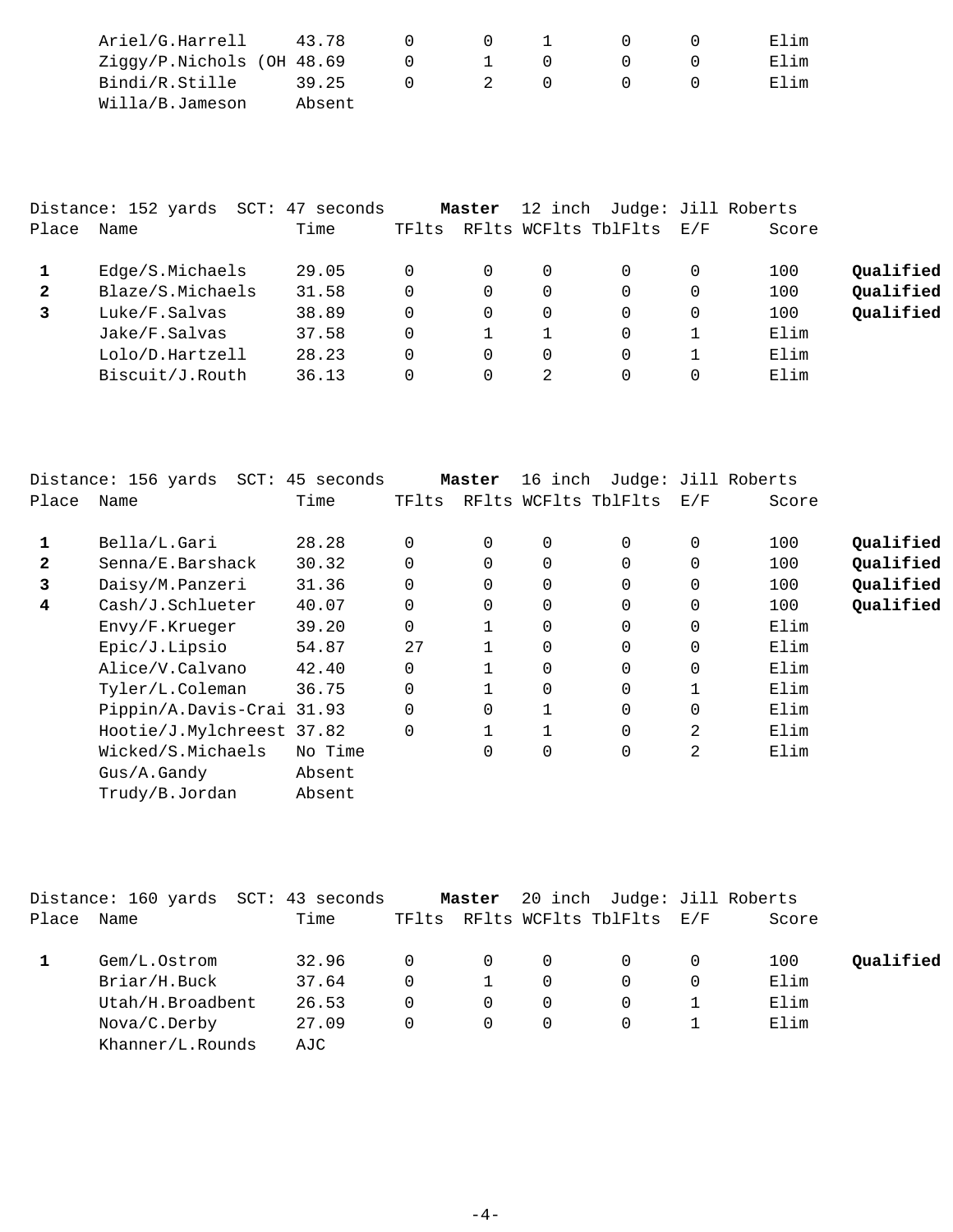|            |               | Distance: 152 yards SCT: 52 seconds |  |                                | <b>Excellent Pref</b> 8 inch Judge: Jill Roberts |
|------------|---------------|-------------------------------------|--|--------------------------------|--------------------------------------------------|
| Place Name |               | Time                                |  | TFlts RFlts WCFlts TblFlts E/F | Score –                                          |
|            | Spike/S.Scott | 54.00 6 1 2 0 1                     |  |                                | Flim                                             |

|            | Distance: 156 yards SCT: 50 seconds           |      |  |                                | <b>Excellent Pref</b> 12 inch Judge: Jill Roberts |           |
|------------|-----------------------------------------------|------|--|--------------------------------|---------------------------------------------------|-----------|
| Place Name |                                               | Time |  | TFlts RFlts WCFlts TblFlts E/F | Score                                             |           |
|            | $\text{Darth/L.Fain-Schult } 39.52$ 0 0 0 0 0 |      |  |                                | 100                                               | Qualified |

|            | Distance: 152 yards  SCT: 55 seconds                                                   |         |                   |                |             |                                |           | <b>Master Pref</b> 4 inch Judge: Jill Roberts |           |
|------------|----------------------------------------------------------------------------------------|---------|-------------------|----------------|-------------|--------------------------------|-----------|-----------------------------------------------|-----------|
| Place Name |                                                                                        | Time    |                   |                |             | TFlts RFlts WCFlts TblFlts E/F |           | Score                                         |           |
|            | $\texttt{Willow/K.Loman}$ Chio 47.57 $\qquad \qquad 0 \qquad \qquad 0 \qquad \qquad 0$ |         |                   |                |             |                                | $\bigcap$ | 100                                           | Qualified |
| 2          | Maddie/M.Rulli                                                                         | 50.44   | $0 \qquad \qquad$ | $\overline{0}$ | - 0         | $\cap$                         |           | 100                                           | Oualified |
|            | Coco/R.Stille                                                                          | No Time |                   |                | $0\qquad 1$ | $\cap$                         |           | Elim                                          |           |
|            | General/K.Loman Chi Absent                                                             |         |                   |                |             |                                |           |                                               |           |

|              |               | Distance: 152 yards  SCT: 52 seconds |  |                                | <b>Master Pref</b> 8 inch Judge: Jill Roberts |           |
|--------------|---------------|--------------------------------------|--|--------------------------------|-----------------------------------------------|-----------|
| Place Name   |               | Time                                 |  | TFlts RFlts WCFlts TblFlts E/F | Score                                         |           |
| $\mathbf{1}$ | Gauge/L.Glick | 37.00 0 0 0 0 0                      |  |                                | 100                                           | Qualified |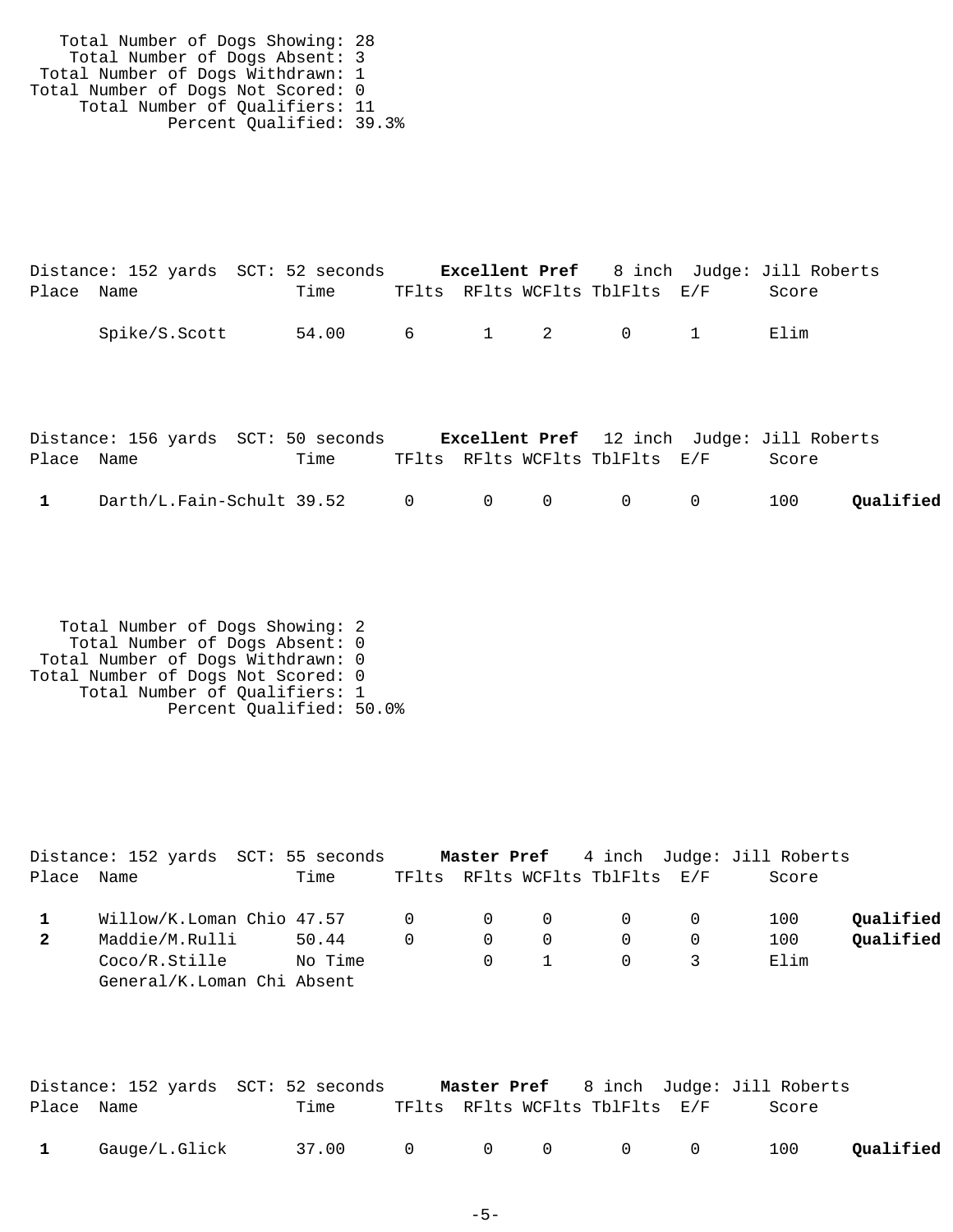|              | Distance: 156 yards<br>$SCT$ : | 50 seconds |          | Master Pref |          | 12 inch              |     | Judge: Jill Roberts |           |
|--------------|--------------------------------|------------|----------|-------------|----------|----------------------|-----|---------------------|-----------|
| Place        | Name                           | Time       | TFlts    |             |          | RFlts WCFlts TblFlts | E/F | Score               |           |
|              | Dallas/J.Gorbas                | 45.96      | $\Omega$ | 0           | $\Omega$ | $\Omega$             | 0   | 100                 | Oualified |
| $\mathbf{2}$ | Echo/J.Killeen                 | 46.17      | $\Omega$ | 0           | $\Omega$ | $\Omega$             | 0   | 100                 | Qualified |
|              | Victoria/M.Hissam              | 38.99      | $\Omega$ |             | $\Omega$ | $\Omega$             | 0   | Elim                |           |
|              | Jessie/K.Jones                 | 49.96      | $\Omega$ |             | $\Omega$ | $\Omega$             | 0   | Elim                |           |
|              | Vera/A.Gandy                   | Absent     |          |             |          |                      |     |                     |           |
|              | Blue/P.McBride                 | Absent     |          |             |          |                      |     |                     |           |
|              | Breeze/L.Calci                 | Absent     |          |             |          |                      |     |                     |           |
|              |                                |            |          |             |          |                      |     |                     |           |

|              | Distance: 160 yards SCT: 48 seconds |         |       | Master Pref |          | 16 inch              |          | Judge: Jill Roberts |           |
|--------------|-------------------------------------|---------|-------|-------------|----------|----------------------|----------|---------------------|-----------|
| Place        | Name                                | Time    | TFlts |             |          | RFlts WCFlts TblFlts | E/F      | Score               |           |
|              | Zeke/R.Henson                       | 34.57   |       | 0           | $\Omega$ | 0                    | 0        | 100                 | Qualified |
| $\mathbf{2}$ | George/K.Evers-Hays 35.88           |         | 0     | 0           | $\Omega$ | $\Omega$             | $\Omega$ | 100                 | Qualified |
| 3            | Katie/L.Wilken                      | 38.45   | 0     | 0           | $\Omega$ | 0                    | $\Omega$ | 100                 | Qualified |
| 4            | Coqui/L.Wilken                      | 39.83   | 0     | 0           | $\Omega$ | $\Omega$             | $\Omega$ | 100                 | Qualified |
|              | Axl Rose/J.O'Neill                  | No Time |       |             | $\Omega$ | $\Omega$             |          | Elim                |           |
|              | Jett/D.Noonan                       | 54.12   | 18    |             | 2        | $\Omega$             | $\Omega$ | Elim                |           |
|              | Reach/B.Disney                      | No Time |       | 0           | 1        | 0                    | 1        | Elim                |           |
|              | Finn/B.Mapes                        | AJC     |       |             |          |                      |          |                     |           |

|       | Distance: 160 yards SCT: 50 seconds |      |          |          |                |                                | Master Pref 20 inch Judge: Jill Roberts |
|-------|-------------------------------------|------|----------|----------|----------------|--------------------------------|-----------------------------------------|
| Place | Name                                | Time |          |          |                | TFlts RFlts WCFlts TblFlts E/F | Score                                   |
|       | Pecoy/K.Himmelfarb 58.35            |      | 24       | $\Omega$ | $\overline{0}$ |                                | Elim                                    |
|       | Flynne/P.Nichols (0 41.57           |      | $\Omega$ | 2        |                |                                | Elim                                    |
|       | Murphy/M.Martin 49.47               |      |          |          | $\Omega$       |                                | Elim                                    |
|       | Sollie/K.Himmelfarb No Time         |      |          |          | $\Omega$       |                                | Elim                                    |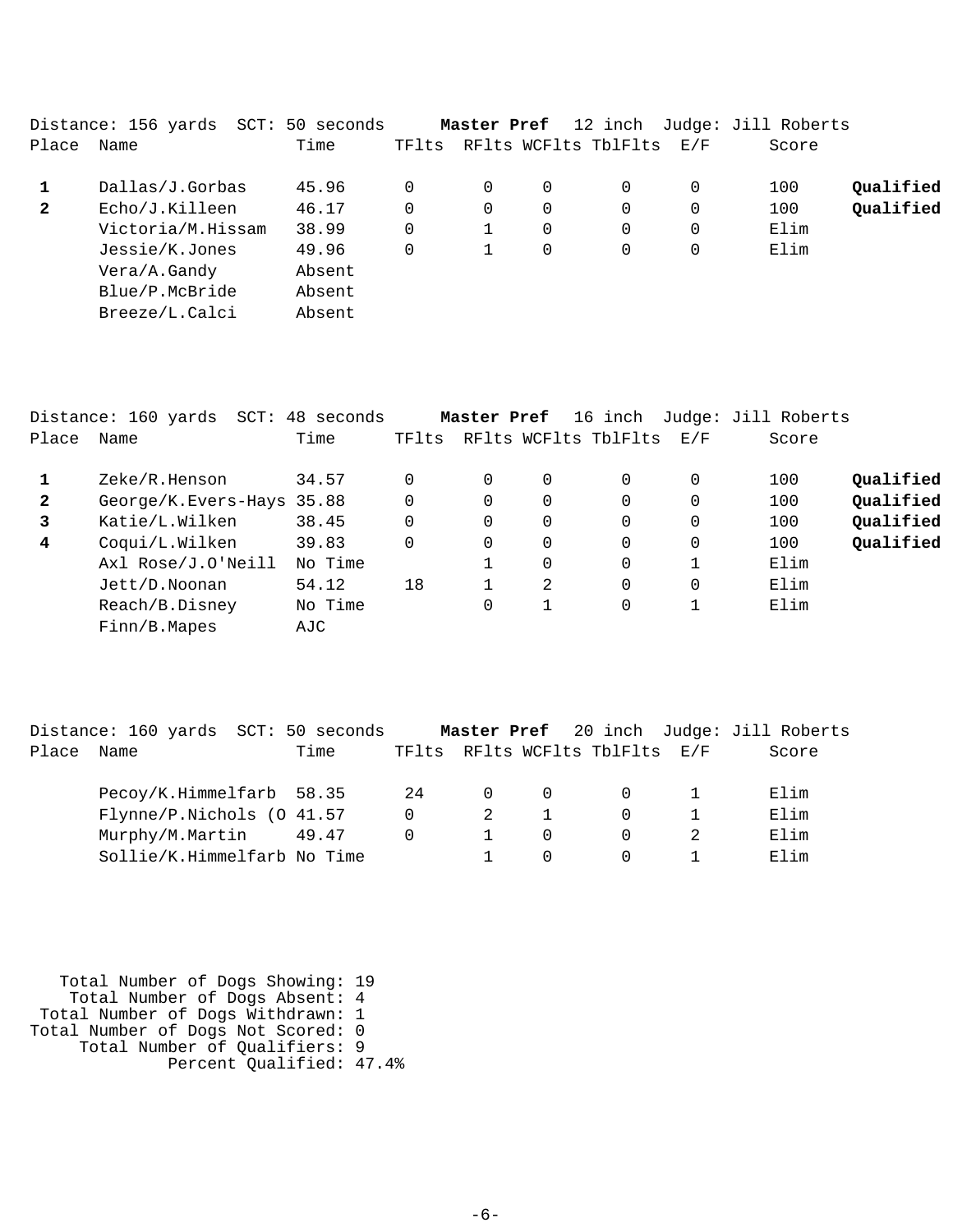## **Sunday, April 17, 2022 Tampa Bay Area Shetland Sheepdog Club, Inc. Open JWW**

| Place Name   | Distance: 136 yards SCT: 45 seconds     Open 12 inch Judge: Jill Roberts   | Time            |          |             |              |                                | TFlts RFlts WCFlts TblFlts E/F | Score |           |
|--------------|----------------------------------------------------------------------------|-----------------|----------|-------------|--------------|--------------------------------|--------------------------------|-------|-----------|
|              | Tonka/C.Little No Time                                                     |                 |          | 2           | $\mathbf{1}$ | $\Omega$                       | 2                              | Elim  |           |
|              |                                                                            |                 |          |             |              |                                |                                |       |           |
|              | Distance: 139 yards SCT: 43 seconds     Open  16 inch  Judge: Jill Roberts |                 |          |             |              |                                |                                |       |           |
| Place Name   |                                                                            | Time            |          |             |              | TFlts RFlts WCFlts TblFlts E/F |                                | Score |           |
|              | Maybelline/P.Burch No Time                                                 |                 |          | $4\degree$  | $\mathbf{1}$ | $\overline{0}$                 | 3                              | Elim  |           |
|              |                                                                            |                 |          |             |              |                                |                                |       |           |
|              |                                                                            |                 |          |             |              |                                |                                |       |           |
| Place Name   |                                                                            | Time            |          |             |              | TFlts RFlts WCFlts TblFlts E/F |                                | Score |           |
| $\mathbf{1}$ | BZ/K.Junkin                                                                | 28.66           | $\Omega$ | $\mathbf 0$ | $\mathbf 0$  | $\overline{0}$                 | $\mathbf 0$                    | 100   | Qualified |
| $\mathbf{2}$ | Misty/P.Yadon<br>Ryker/S.Goetzinger                                        | 46.09<br>Absent | 10       | $\Omega$    | $\Omega$     | $\Omega$                       | $\Omega$                       | 90    | Qualified |

|            | Distance: 139 yards SCT: 48 seconds |                 |                                |  | Open Pref 12 inch Judge: Jill Roberts |       |
|------------|-------------------------------------|-----------------|--------------------------------|--|---------------------------------------|-------|
| Place Name |                                     | Time            | TFlts RFlts WCFlts TblFlts E/F |  |                                       | Score |
|            | Flurry/K.Lucey                      | 42.33 0 2 2 0 0 |                                |  |                                       | Elim  |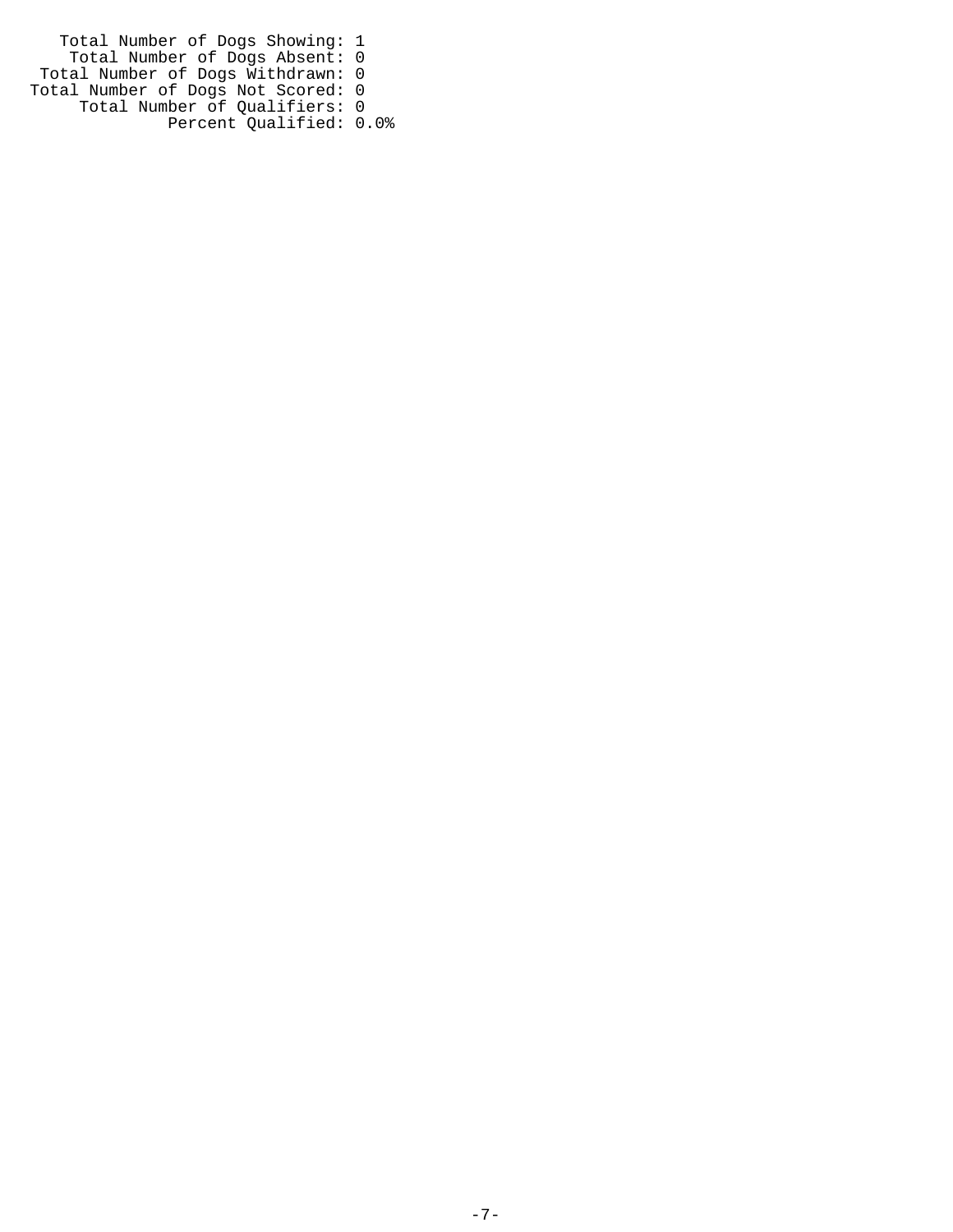### **Sunday, April 17, 2022 Tampa Bay Area Shetland Sheepdog Club, Inc. Novice JWW**

| Oliver/T.Sharpe<br>Maizie/S.Terry<br>Lily/P.Nichols (OH) 32.11 | Time<br>26.16<br>30.59                                                | 0<br>$\Omega$<br>$\Omega$                  | $\mathbf 0$<br>$\mathbf 0$<br>$\Omega$                                                                                             | TFlts RFlts WCFlts TblFlts E/F<br>$\mathsf 0$<br>$\mathbf 0$ | $\mathsf 0$<br>0               | $\mathbf 0$<br>0 | Score<br>100<br>100                                                                                                                 | Qualified                                                                                                                                     |
|----------------------------------------------------------------|-----------------------------------------------------------------------|--------------------------------------------|------------------------------------------------------------------------------------------------------------------------------------|--------------------------------------------------------------|--------------------------------|------------------|-------------------------------------------------------------------------------------------------------------------------------------|-----------------------------------------------------------------------------------------------------------------------------------------------|
|                                                                |                                                                       |                                            |                                                                                                                                    |                                                              |                                |                  |                                                                                                                                     |                                                                                                                                               |
|                                                                |                                                                       |                                            |                                                                                                                                    |                                                              |                                |                  |                                                                                                                                     |                                                                                                                                               |
|                                                                |                                                                       |                                            |                                                                                                                                    | $\Omega$                                                     | $\Omega$                       | $\Omega$         | 100                                                                                                                                 | Qualified<br>Qualified                                                                                                                        |
|                                                                |                                                                       |                                            |                                                                                                                                    |                                                              |                                |                  |                                                                                                                                     |                                                                                                                                               |
|                                                                | Time                                                                  |                                            |                                                                                                                                    |                                                              |                                |                  | Score                                                                                                                               |                                                                                                                                               |
|                                                                | Absent                                                                |                                            |                                                                                                                                    |                                                              |                                |                  |                                                                                                                                     |                                                                                                                                               |
|                                                                | Time                                                                  |                                            |                                                                                                                                    |                                                              |                                |                  | Score                                                                                                                               |                                                                                                                                               |
|                                                                | No Time<br>Absent                                                     |                                            | 0                                                                                                                                  | $\mathbf{1}$                                                 | 0                              | $\mathbf{1}$     | Elim                                                                                                                                |                                                                                                                                               |
|                                                                |                                                                       |                                            |                                                                                                                                    |                                                              |                                |                  |                                                                                                                                     |                                                                                                                                               |
|                                                                |                                                                       |                                            |                                                                                                                                    |                                                              |                                |                  |                                                                                                                                     |                                                                                                                                               |
|                                                                |                                                                       |                                            |                                                                                                                                    |                                                              |                                |                  |                                                                                                                                     |                                                                                                                                               |
|                                                                | Mika/J.Skinner<br>Spring/D. Noonan<br>Bolt/J.Lipsio<br>Dodger/L.Glick | Time<br>LuccaME/D.McKnight- 47.89<br>37.87 | Distance: 112 yards SCT: 45 seconds<br>Distance: 114 yards SCT: 41 seconds<br>Distance: 115 yards SCT: 38 seconds<br>9<br>$\Omega$ | $\mathsf{3}$<br>$\overline{a}$                               | $\mathbf{1}$<br>$\overline{2}$ | 0<br>$\Omega$    | TFlts RFlts WCFlts TblFlts E/F<br>TFlts RFlts WCFlts TblFlts E/F<br>TFlts RFlts WCFlts TblFlts E/F<br>$\mathbf 1$<br>$\overline{2}$ | Novice B 12 inch Judge: Jill Roberts<br>Novice B 16 inch Judge: Jill Roberts<br>Novice B 20 inch Judge: Jill Roberts<br>Score<br>Elim<br>Elim |

 Total Number of Qualifiers: 3 Percent Qualified: 50.0%

 Total Number of Dogs Withdrawn: 0 Total Number of Dogs Not Scored: 0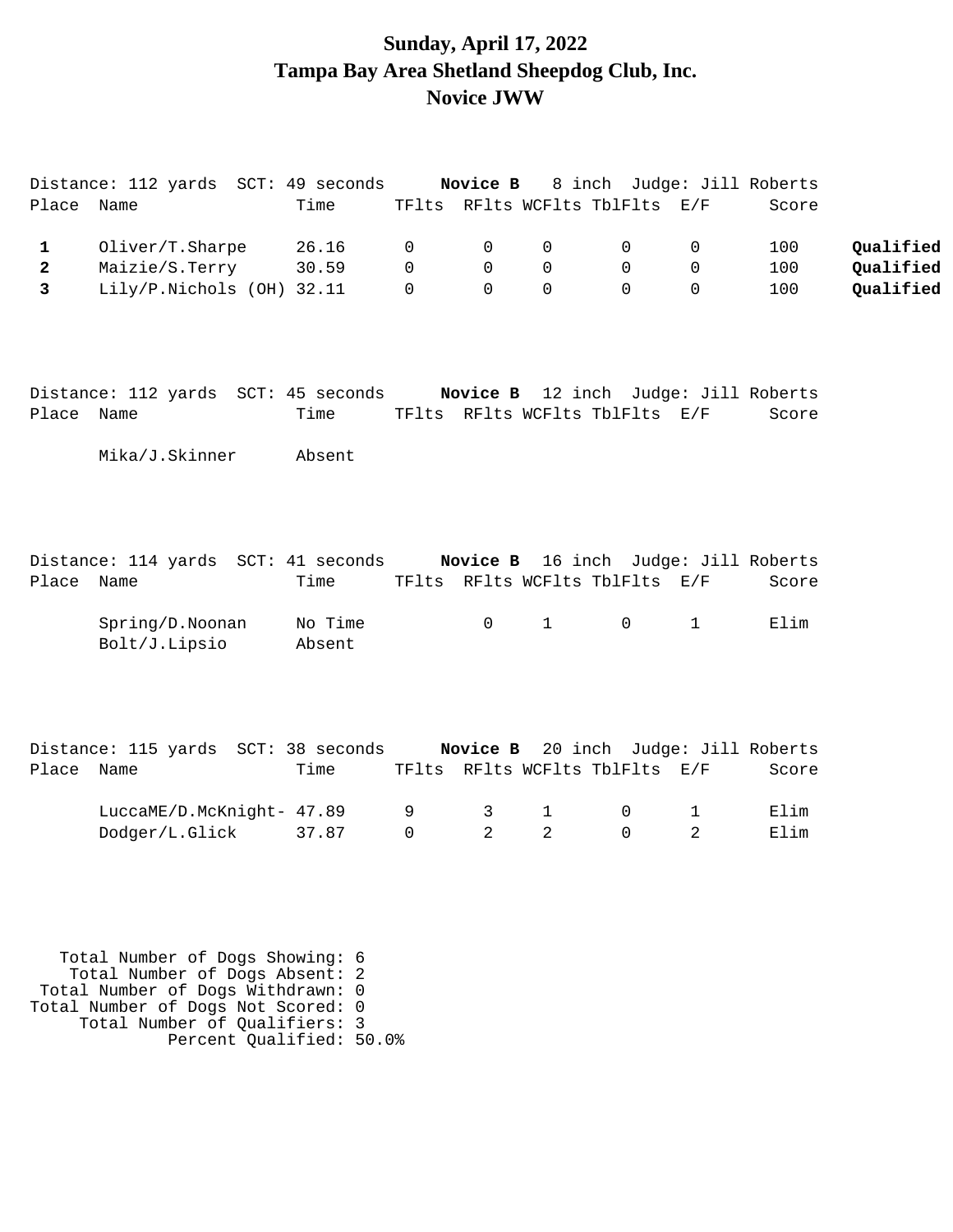|            | Distance: 114 yards SCT: 46 seconds |          |  |                                | Novice Pref 12 inch Judge: Jill Roberts |
|------------|-------------------------------------|----------|--|--------------------------------|-----------------------------------------|
| Place Name |                                     | Time     |  | TFlts RFlts WCFlts TblFlts E/F | Score                                   |
|            | Rebel/J.Gorbas                      | 63.01 17 |  | 3 4 0 2                        | Elim                                    |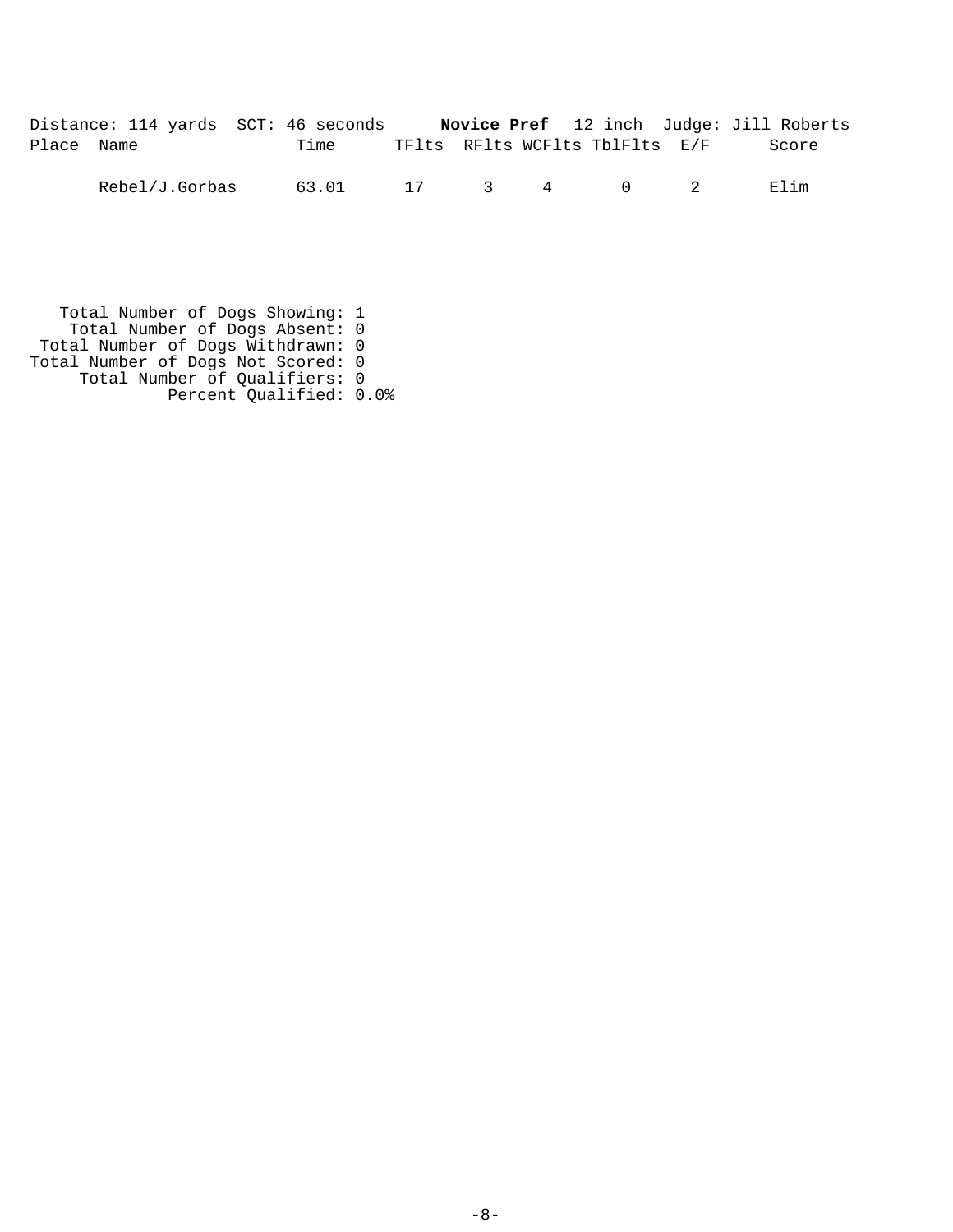## **Sunday, April 17, 2022 Tampa Bay Area Shetland Sheepdog Club, Inc. Master/Excellent Standard**

| Place Name | Distance: 178 yards SCT: 71 seconds <b>Excellent</b> 12 inch Judge: Jill Roberts | Time    |             |                |              |                                | TFlts RFlts WCFlts TblFlts E/F | Score |
|------------|----------------------------------------------------------------------------------|---------|-------------|----------------|--------------|--------------------------------|--------------------------------|-------|
|            | Neo/J.Schlueter 73.56 6                                                          |         |             | $4\degree$     | $\mathbf 0$  | $\mathbf 0$                    | $\Omega$                       | Elim  |
|            |                                                                                  |         |             |                |              |                                |                                |       |
|            | Distance: 183 yards SCT: 69 seconds <b>Excellent</b> 16 inch Judge: Jill Roberts |         |             |                |              |                                |                                |       |
| Place      | Name                                                                             | Time    |             |                |              | TFlts RFlts WCFlts TblFlts E/F |                                | Score |
|            | Poppy/F.Calci                                                                    | Absent  |             |                |              |                                |                                |       |
|            |                                                                                  |         |             |                |              |                                |                                |       |
|            |                                                                                  |         |             |                |              |                                |                                |       |
|            | Distance: 187 yards SCT: 65 seconds <b>Excellent</b> 20 inch Judge: Jill Roberts |         |             |                |              |                                |                                |       |
| Place      | Name                                                                             | Time    |             |                |              | TFlts RFlts WCFlts TblFlts E/F |                                | Score |
|            | Rizzo/R.Henson                                                                   | 60.56   | $\mathbf 0$ | $\mathbf{1}$   | 1            | $\mathbf 0$                    | $\mathbf 0$                    | Elim  |
|            | BZ/K.Junkin                                                                      | No Time |             | $\overline{2}$ | $\mathbf 1$  | $\Omega$                       | 2                              | Elim  |
|            | LuccaME/D.McKnight- No Time                                                      |         |             | $\mathbf{1}$   | $\mathbf{1}$ | $\Omega$                       | $\mathbf{1}$                   | Elim  |
|            |                                                                                  |         |             |                |              |                                |                                |       |
|            |                                                                                  |         |             |                |              |                                |                                |       |
|            |                                                                                  |         |             |                |              |                                |                                |       |

|              | Distance: 178 yards SCT: 76 seconds |       |          | Master   |          | 8 inch Judge: Jill Roberts     |       |           |
|--------------|-------------------------------------|-------|----------|----------|----------|--------------------------------|-------|-----------|
| Place        | Name                                | Time  |          |          |          | TFlts RFlts WCFlts TblFlts E/F | Score |           |
|              | Buff/S.Michaels                     | 45.18 | $\Omega$ | $\Omega$ | 0        | - 0                            | 100   | Oualified |
| $\mathbf{2}$ | Moka/M.Douglas                      | 46.50 | $\Omega$ | $\Omega$ | $\Omega$ | $\Omega$                       | 100   | Qualified |
|              | Rhythm/K.Loman Chio 56.28           |       | $\Omega$ | $\Omega$ |          |                                | 100   | Qualified |
| 4            | Kenna/K.Short                       | 57.96 | $\Omega$ |          |          |                                | 100   | Qualified |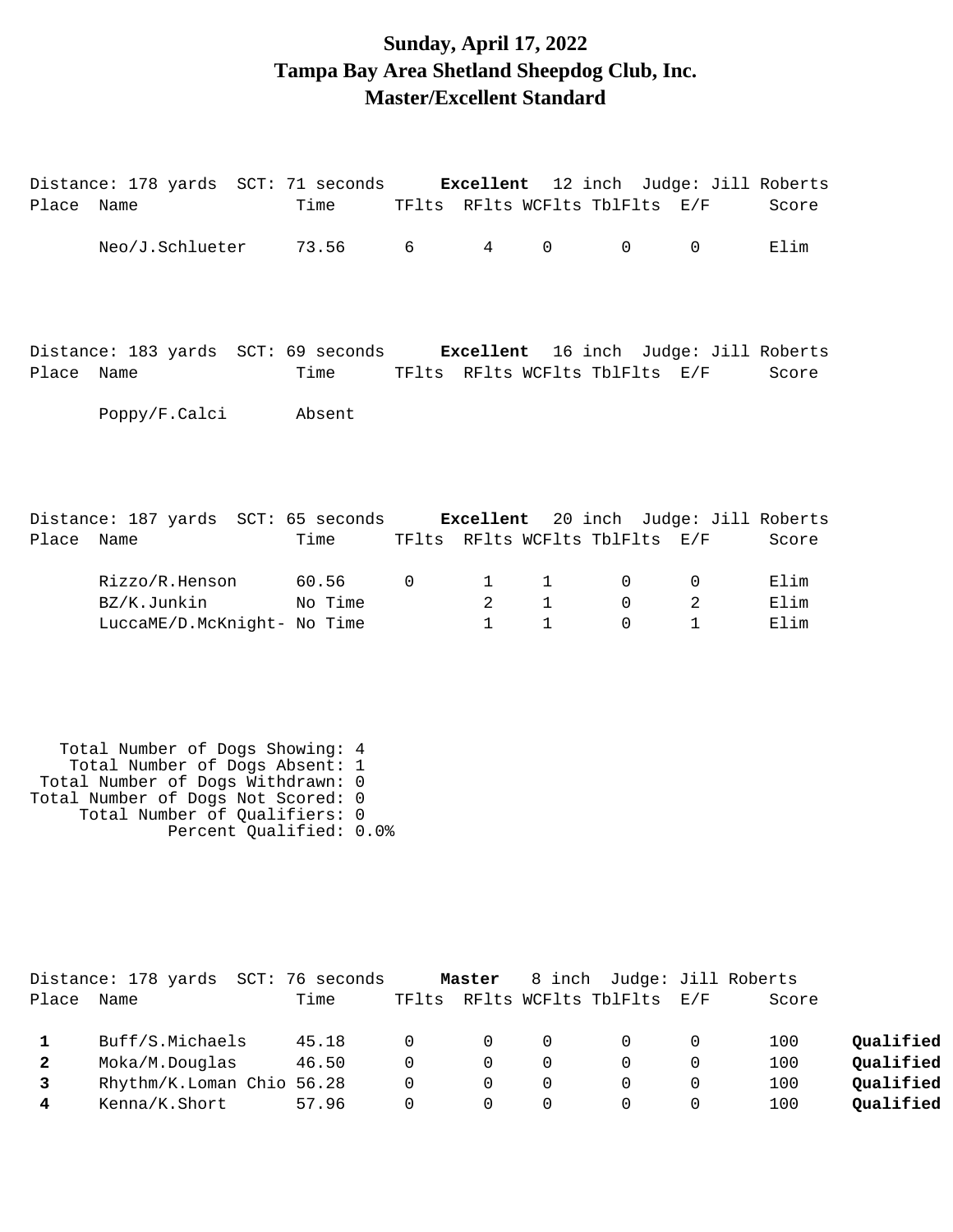| Ariel/G.Harrell              | 68.80  | $\perp$ |  | Elim |           |
|------------------------------|--------|---------|--|------|-----------|
| Bindi/R.Stille               | 53.98  |         |  | Elim |           |
| $Ziqqy/P.Nichols$ (OH 66.64) |        | $\cup$  |  | 100  | Qualified |
| Brecon/P.Calvert             | AJC    |         |  |      |           |
| Willa/B.Jameson              | Absent |         |  |      |           |

|              | Distance: 178 yards | SCT: 71 seconds |       | Master   |          | 12 inch Judge: Jill Roberts |          |       |           |
|--------------|---------------------|-----------------|-------|----------|----------|-----------------------------|----------|-------|-----------|
| Place        | Name                | Time            | TFlts |          |          | RFlts WCFlts TblFlts        | E/F      | Score |           |
|              | Blaze/S.Michaels    | 43.26           | 0     | $\Omega$ | $\Omega$ |                             |          | 100   | Qualified |
| $\mathbf{2}$ | Jake/F.Salvas       | 53.92           | 0     | $\Omega$ | $\Omega$ |                             | 0        | 100   | Qualified |
| 3            | Luke/F.Salvas       | 58.37           | 0     | $\Omega$ | $\Omega$ |                             | 0        | 100   | Qualified |
|              | Biscuit/J.Routh     | 54.34           | 0     | 2        | $\Omega$ |                             | $\Omega$ | Elim  |           |
|              | Edge/S.Michaels     | 53.23           | 0     |          | $\Omega$ | $\Omega$                    | 0        | Elim  |           |
|              | Lolo/D.Hartzell     | Absent          |       |          |          |                             |          |       |           |

|              | Distance: 183 yards<br>SCT: | 69 seconds |          | Master   | 16 inch              |          |             | Judge: Jill Roberts |           |
|--------------|-----------------------------|------------|----------|----------|----------------------|----------|-------------|---------------------|-----------|
| Place        | Name                        | Time       | TFlts    |          | RFlts WCFlts TblFlts |          | E/F         | Score               |           |
| 1            | Wicked/S.Michaels           | 37.07      | $\Omega$ | $\Omega$ | 0                    | $\Omega$ | 0           | 100                 | Qualified |
| $\mathbf{2}$ | Bella/L.Gari                | 40.27      | $\Omega$ |          | 0                    | $\Omega$ | 0           | 100                 | Qualified |
| 3            | Senna/E.Barshack            | 45.17      | $\Omega$ |          | 0                    | $\Omega$ | $\mathbf 0$ | 100                 | Qualified |
| 4            | Daisy/M.Panzeri             | 48.60      | $\Omega$ | $\Omega$ | 0                    | $\Omega$ | 0           | 100                 | Qualified |
|              | Envy/F.Krueger              | 71.44      | 6        | 3        | 0                    | $\Omega$ | 0           | Elim                |           |
|              | Epic/J.Lipsio               | 92.02      | 69       | 3        | 0                    | 0        | 2           | Elim                |           |
|              | Tyler/L.Coleman             | 62.19      | $\Omega$ |          | 4                    | $\Omega$ | 2           | Elim                |           |
|              | Pippin/A.Davis-Crai         | 49.18      | $\Omega$ |          | 0                    | $\Omega$ | $\Omega$    | Elim                |           |
|              | Cash/J.Schlueter            | 57.21      | $\Omega$ |          | 0                    | 0        | $\mathbf 0$ | 100                 | Oualified |
|              | $Gus/A$ . Gandy             | Absent     |          |          |                      |          |             |                     |           |
|              | Trudy/B.Jordan              | Absent     |          |          |                      |          |             |                     |           |

|              | Distance: 187 yards SCT: 65 seconds |        |       | Master   |          | 20 inch Judge: Jill Roberts |   |       |           |
|--------------|-------------------------------------|--------|-------|----------|----------|-----------------------------|---|-------|-----------|
| Place        | Name                                | Time   | TFlts |          |          | RFlts WCFlts TblFlts E/F    |   | Score |           |
|              | Utah/H.Broadbent                    | 42.26  |       | $\Omega$ | $\Omega$ |                             |   | 100   | Qualified |
| $\mathbf{2}$ | Briar/H.Buck                        | 44.03  |       | $\Omega$ | $\Omega$ |                             | 0 | 100   | Qualified |
|              | Gem/L.Ostrom                        | 56.58  |       | 2        | 2        |                             |   | Elim  |           |
|              | Khanner/L.Rounds                    | AJC    |       |          |          |                             |   |       |           |
|              | Nova/C.Derby                        | Absent |       |          |          |                             |   |       |           |
|              |                                     |        |       |          |          |                             |   |       |           |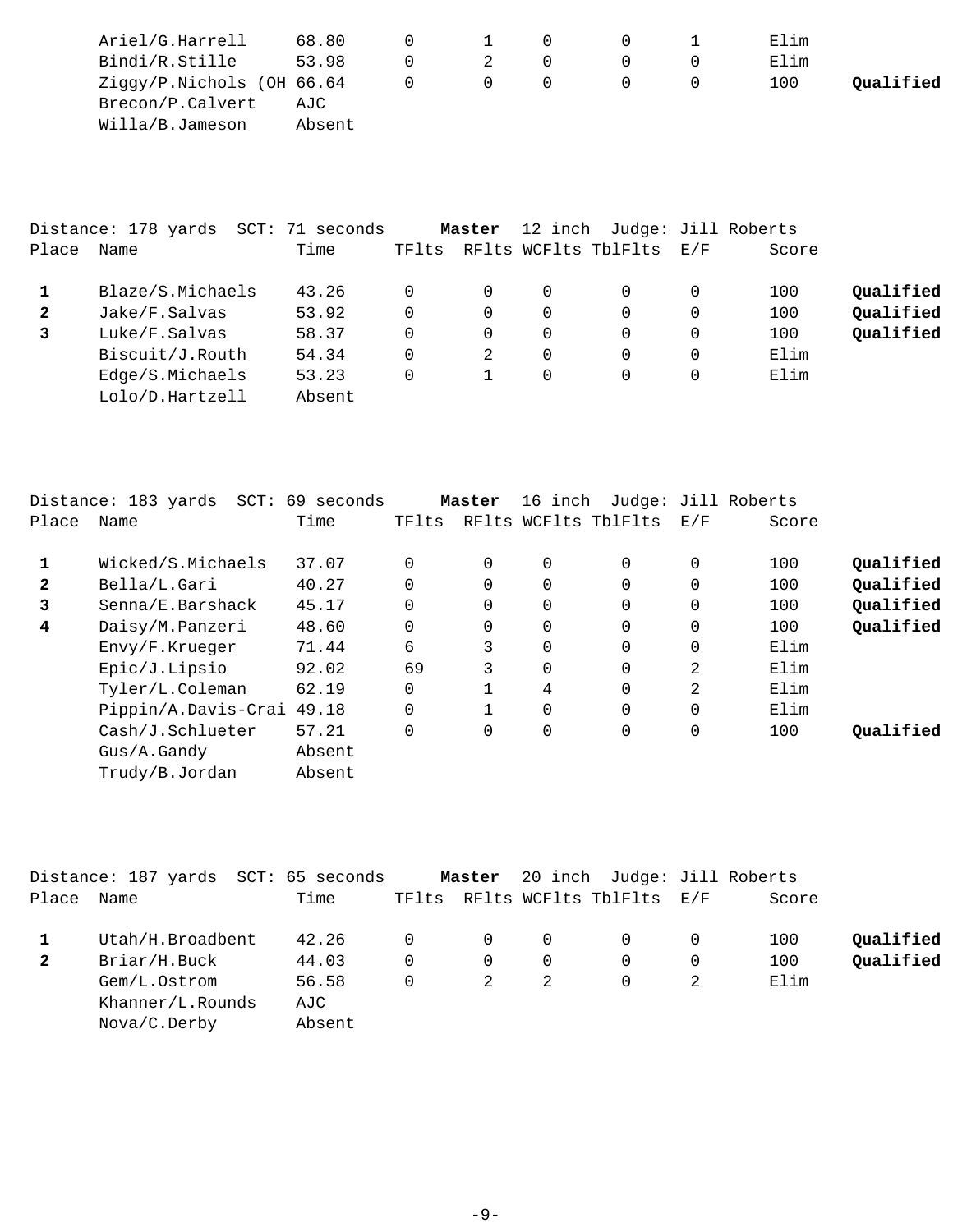|            | Distance: 178 yards SCT: 76 seconds |      |  |                                | <b>Excellent Pref</b> 8 inch Judge: Jill Roberts |  |
|------------|-------------------------------------|------|--|--------------------------------|--------------------------------------------------|--|
| Place Name |                                     | Time |  | TFlts RFlts WCFlts TblFlts E/F | Score                                            |  |
|            | Spike/S.Scott                       |      |  | 64.54 0 1 1 0 1                | Elim                                             |  |

|            | Distance: 183 yards SCT: 74 seconds <b>Excellent Pref</b> 12 inch Judge: Jill Roberts |      |  |                                |       |  |
|------------|---------------------------------------------------------------------------------------|------|--|--------------------------------|-------|--|
| Place Name |                                                                                       | Time |  | TFlts RFlts WCFlts TblFlts E/F | Score |  |
|            | Darth/L.Fain-Schult 73.05 0 2 0 1 1                                                   |      |  |                                | Flim  |  |

|            | Distance: 187 yards SCT: 70 seconds |      |  |                                            | <b>Excellent Pref</b> 16 inch Judge: Jill Roberts |  |
|------------|-------------------------------------|------|--|--------------------------------------------|---------------------------------------------------|--|
| Place Name |                                     | Time |  | TFlts RFlts WCFlts TblFlts E/F             | Score                                             |  |
|            | George/K.Evers-Hays $64.48$ 0 $2$ 2 |      |  | $\begin{array}{ccc} & & & & 3 \end{array}$ | Elim                                              |  |
|            | Axl Rose/J.O'Neill Absent           |      |  |                                            |                                                   |  |

|            | Distance: 178 yards SCT: 81 seconds     |      |  |                                | <b>Master Pref</b> 4 inch Judge: Jill Roberts |           |
|------------|-----------------------------------------|------|--|--------------------------------|-----------------------------------------------|-----------|
| Place Name |                                         | Time |  | TFlts RFlts WCFlts TblFlts E/F | Score                                         |           |
|            | Willow/K.Loman Chio 73.38 0 0 0 0 0 0 0 |      |  |                                | 100                                           | Qualified |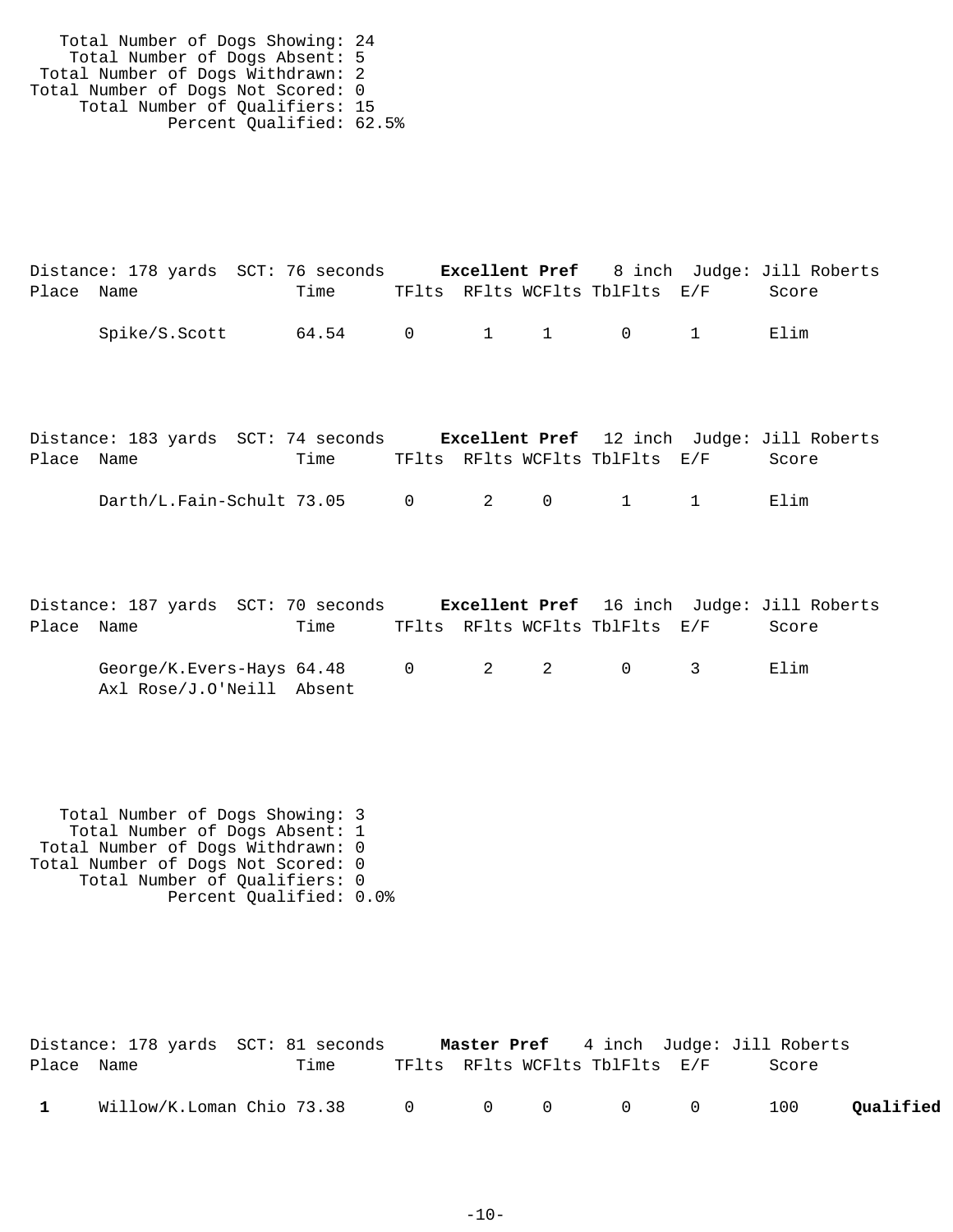Maddie/M.Rulli 81.83 0 0 0 0 0 100 **2 Qualified** General/K.Loman Chi Absent Coco/R.Stille Absent

|            | Distance: 178 yards SCT: 76 seconds |       |  |                                         | <b>Master Pref</b> 8 inch Judge: Jill Roberts |
|------------|-------------------------------------|-------|--|-----------------------------------------|-----------------------------------------------|
| Place Name |                                     | Time  |  | TFlts RFlts WCFlts TblFlts E/F          | Score                                         |
|            | Gauge/L.Glick                       | 65.37 |  | $0 \qquad 1 \qquad 0 \qquad 0 \qquad 0$ | Elim                                          |

|              | Distance: 183 yards SCT: 74 seconds |        |       | Master Pref |             | 12 inch              |     | Judge: Jill Roberts |           |
|--------------|-------------------------------------|--------|-------|-------------|-------------|----------------------|-----|---------------------|-----------|
| Place        | Name                                | Time   | TFlts |             |             | RFlts WCFlts TblFlts | E/F | Score               |           |
|              | Victoria/M.Hissam                   | 56.80  | 0     | $\Omega$    | 0           | $\Omega$             | 0   | 100                 | Qualified |
| $\mathbf{2}$ | Dallas/J.Gorbas                     | 64.57  | 0     | $\Omega$    | $\mathbf 0$ | 0                    | 0   | 100                 | Qualified |
| 3            | Echo/J.Killeen                      | 72.13  | 0     | $\Omega$    | 0           | 0                    | 0   | 100                 | Oualified |
| 4            | Jessie/K.Jones                      | 72.34  | 0     | $\Omega$    | 0           | 0                    | 0   | 100                 | Qualified |
|              | Vera/A.Gandy                        | Absent |       |             |             |                      |     |                     |           |
|              | Blue/P.McBride                      | Absent |       |             |             |                      |     |                     |           |
|              | Breeze/L.Calci                      | Absent |       |             |             |                      |     |                     |           |
|              |                                     |        |       |             |             |                      |     |                     |           |

|                | Distance: 187 yards<br>$SCT$ : | 70<br>seconds |       | Master Pref |          | 16 inch              |     | Judge: Jill Roberts |           |
|----------------|--------------------------------|---------------|-------|-------------|----------|----------------------|-----|---------------------|-----------|
| Place          | Name                           | Time          | TFlts |             |          | RFlts WCFlts TblFlts | E/F | Score               |           |
|                | Reach/B.Disney                 | 42.39         |       |             | 0        | 0                    |     | 100                 | Qualified |
| $\mathbf{2}$   | Coqui/L.Wilken                 | 59.04         |       | 0           | 0        | 0                    | 0   | 100                 | Qualified |
| 3              | Katie/L.Wilken                 | 61.78         |       | 0           | 0        | 0                    | 0   | 100                 | Qualified |
| $\overline{4}$ | Jett/D.Noonan                  | 66.33         | 0     | 0           | $\Omega$ | 0                    | 0   | 100                 | Qualified |
|                | Zeke/R.Henson                  | 67.00         |       |             | $\Omega$ |                      |     | Elim                |           |
|                | Finn/B.Mapes                   | AJC           |       |             |          |                      |     |                     |           |

|              | Distance: 187 yards SCT: 74 seconds |      |  |                                   |                                                                                    |   | <b>Master Pref</b> 20 inch Judge: Jill Roberts |           |
|--------------|-------------------------------------|------|--|-----------------------------------|------------------------------------------------------------------------------------|---|------------------------------------------------|-----------|
| Place Name   |                                     | Time |  |                                   | TFlts RFlts WCFlts TblFlts E/F                                                     |   | Score                                          |           |
| $\mathbf{1}$ | Murphy/M.Martin 68.22               |      |  |                                   | $\begin{array}{ccccccccccccccccc} & & & & & 0 & & & 0 & & & 0 & & & 0 \end{array}$ |   | 100                                            | Oualified |
| $\mathbf{2}$ | Pecoy/K.Himmelfarb 71.16            |      |  | $\begin{matrix}0&0&0\end{matrix}$ | $\overline{0}$                                                                     | 0 | 100                                            | Qualified |
|              | Flynne/P.Nichols (O Absent          |      |  |                                   |                                                                                    |   |                                                |           |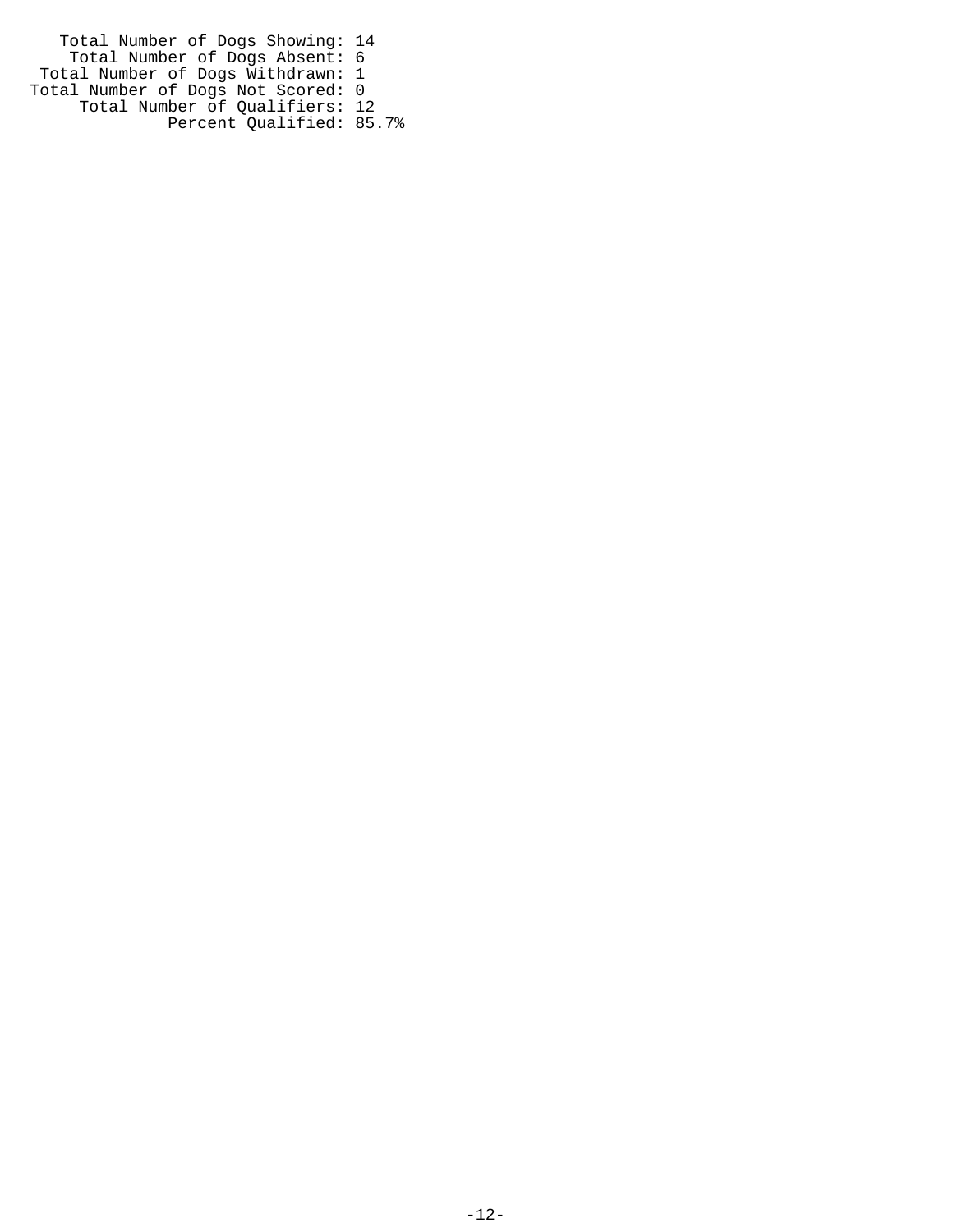# **Sunday, April 17, 2022 Tampa Bay Area Shetland Sheepdog Club, Inc. Open Standard**

|              | Distance: 163 yards SCT: 74 seconds                                  |                  |              |                   |                          |                                | <b>Open</b> 12 inch Judge: Jill Roberts |              |           |
|--------------|----------------------------------------------------------------------|------------------|--------------|-------------------|--------------------------|--------------------------------|-----------------------------------------|--------------|-----------|
| Place Name   |                                                                      | Time             |              |                   |                          | TFlts RFlts WCFlts TblFlts E/F |                                         | Score        |           |
|              | Pistol/G.Harrell<br>Tonka/C.Little                                   | 80.86<br>No Time | 12           | 7<br>$\mathbf{1}$ | $\mathbf{1}$<br>$\Omega$ | 0<br>$\Omega$                  | 1<br>$\overline{2}$                     | Elim<br>Elim |           |
|              |                                                                      |                  |              |                   |                          |                                |                                         |              |           |
|              | Distance: 167 yards SCT: 72 seconds Open 16 inch Judge: Jill Roberts |                  |              |                   |                          |                                |                                         |              |           |
| Place Name   |                                                                      | Time             |              |                   |                          | TFlts RFlts WCFlts TblFlts E/F |                                         | Score        |           |
| $\mathbf{1}$ | Lilly/L.Gari                                                         | 40.48            | $\mathsf{O}$ | 0                 | $\mathbf{1}$             | 0                              | 0                                       | 95           | Qualified |
|              | Maybelline/P.Burch                                                   | 78.45            | 12           | 2                 | $\Omega$                 | $\Omega$                       | $\Omega$                                | Elim         |           |
|              |                                                                      |                  |              |                   |                          |                                |                                         |              |           |
| Place Name   | Distance: 170 yards SCT: 69 seconds Open 20 inch Judge: Jill Roberts | Time             |              |                   |                          | TFlts RFlts WCFlts TblFlts E/F |                                         | Score        |           |
|              |                                                                      |                  |              |                   |                          |                                |                                         |              |           |
|              | Misty/P.Yadon<br>Ryker/S.Goetzinger Absent                           | 63.86            | $\mathsf{O}$ | $\mathbf{1}$      | 0                        | 0                              | $\mathbf 1$                             | Elim         |           |
|              |                                                                      |                  |              |                   |                          |                                |                                         |              |           |
|              |                                                                      |                  |              |                   |                          |                                |                                         |              |           |
|              |                                                                      |                  |              |                   |                          |                                |                                         |              |           |
|              | Total Number of Dogs Showing: 5                                      |                  |              |                   |                          |                                |                                         |              |           |
|              | Total Number of Dogs Absent: 1<br>Total Number of Dogs Withdrawn: 0  |                  |              |                   |                          |                                |                                         |              |           |
|              | Total Number of Dogs Not Scored: 0<br>Total Number of Qualifiers: 1  |                  |              |                   |                          |                                |                                         |              |           |
|              | Percent Qualified: 20.0%                                             |                  |              |                   |                          |                                |                                         |              |           |
|              |                                                                      |                  |              |                   |                          |                                |                                         |              |           |
|              |                                                                      |                  |              |                   |                          |                                |                                         |              |           |
|              |                                                                      |                  |              |                   |                          |                                |                                         |              |           |
|              | Distance: 167 yards SCT: 77 seconds                                  |                  |              |                   |                          |                                | Open Pref 12 inch Judge: Jill Roberts   |              |           |
| Place Name   |                                                                      | Time             |              |                   |                          | TFlts RFlts WCFlts TblFlts E/F |                                         | Score        |           |

| Flurry/K.Lucey | .09 |  |  |  |  |  | ≼⊥ım |
|----------------|-----|--|--|--|--|--|------|
|----------------|-----|--|--|--|--|--|------|